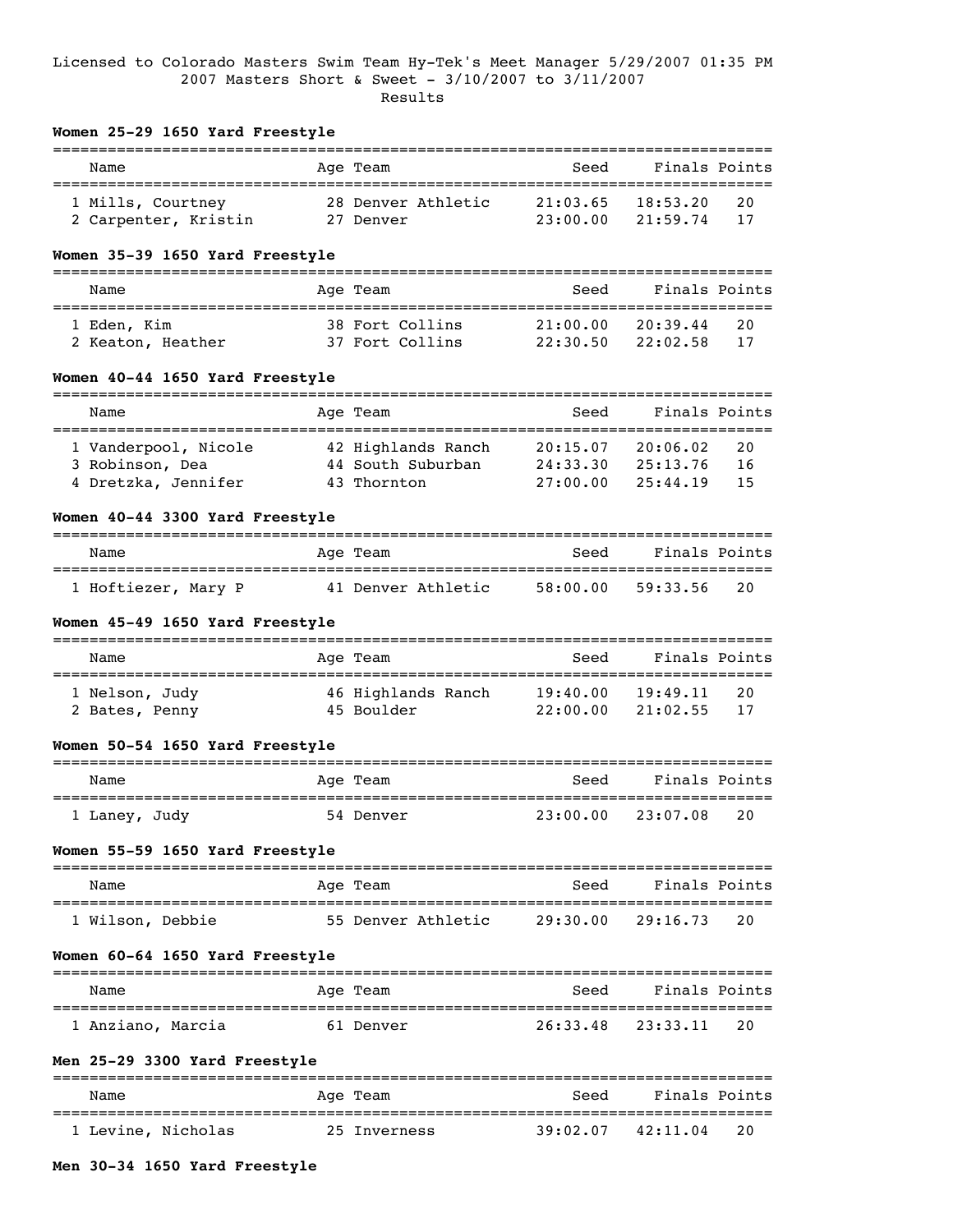|                                                      | ===========                                |                      |                           |          |
|------------------------------------------------------|--------------------------------------------|----------------------|---------------------------|----------|
| Name<br>;==============================              | Age Team                                   | Seed<br>________     | Finals Points<br>======== |          |
| 1 Welting, Evan                                      | 32 Unattached<br>33.77 18:44.08 (18:10.31) | 19:58.99             | 18:44.08                  | 20       |
| 2 Cummins, Scott                                     | 31 Unattached                              | 19:59.99             | 19:20.04                  | 17       |
| 3 McFarland, Max                                     | 33 Longmont                                | 21:50.00             | 22:22.66                  | 16       |
| Men 35-39 1650 Yard Freestyle                        |                                            |                      |                           |          |
| Name                                                 | Age Team                                   | Seed                 | Finals Points             |          |
| 1 Hoftiezer, Scott H                                 | 36 Denver Athletic                         | 20:50.00             | 20:12.54                  | 20       |
| Men 40-44 1650 Yard Freestyle                        |                                            |                      |                           |          |
| Name                                                 | Age Team                                   |                      | Seed Finals Points        |          |
| ====================================<br>1 Evans, Tom | 41 Denver Athletic                         | 21:00.00             | 20:43.22                  | 20       |
| Men 40-44 3300 Yard Freestyle                        |                                            |                      |                           |          |
| Name                                                 | Age Team                                   | Seed                 | Finals Points             |          |
| 1 Robinson, Cory                                     | 42 Denver                                  |                      | $39:30.00$ $40:03.25$     | 20       |
| Men 45-49 1650 Yard Freestyle                        |                                            |                      |                           |          |
| Name                                                 | Age Team                                   | Seed                 | Finals Points             |          |
| 1 Brackett, Bill A                                   | 49 Denver                                  | 18:06.00             | 17:53.72                  | 20       |
| 2 Beach, Douglas                                     | 48 Grand Junction 26:00.00                 |                      | 27:58.06                  | 17       |
| Men 45-49 3300 Yard Freestyle                        |                                            |                      |                           |          |
| Name                                                 | Age Team                                   | Seed                 | Finals Points             |          |
| 1 Young, David                                       | 49 Green Mountain                          | 42:00.00             | 42:12.93                  | 20       |
| Men 50-54 1650 Yard Freestyle                        |                                            |                      |                           |          |
| Name                                                 | Age Team<br>--------------------           | Seed                 | Finals Points             |          |
| 1 Nolte, Christopher                                 | 50 Inverness                               | 20:00.00             | 19:17.02                  | 20       |
| 2 De Seguin, Michael<br>3 Heins, Don                 | 53 Unattached<br>52 Broomfield             | 26:30.00<br>28:00.00 | 25:16.41<br>28:57.37      | 17<br>16 |
| Men 55-59 1650 Yard Freestyle                        |                                            |                      |                           |          |
| Name                                                 | Age Team                                   | Seed                 | Finals Points             |          |
|                                                      |                                            |                      |                           |          |
| 1 Carney, Kent<br>2 Orendorff, Michael               | 59 Evergreen<br>55 Pueblo                  | 23:00.00<br>23:46.00 | 22:21.94<br>23:19.44      | 20<br>17 |
| Men 55-59 3300 Yard Freestyle                        |                                            |                      |                           |          |
| Name                                                 | Age Team                                   | Seed                 | Finals Points             |          |
|                                                      | 59 Pueblo                                  | 47:15.90             | 47:06.83                  | 20       |
| 1 Townsend, Cecil                                    |                                            |                      |                           |          |
| Men 60-64 1650 Yard Freestyle                        |                                            |                      |                           |          |
| Name                                                 | Age Team                                   | Seed                 | Finals Points             |          |